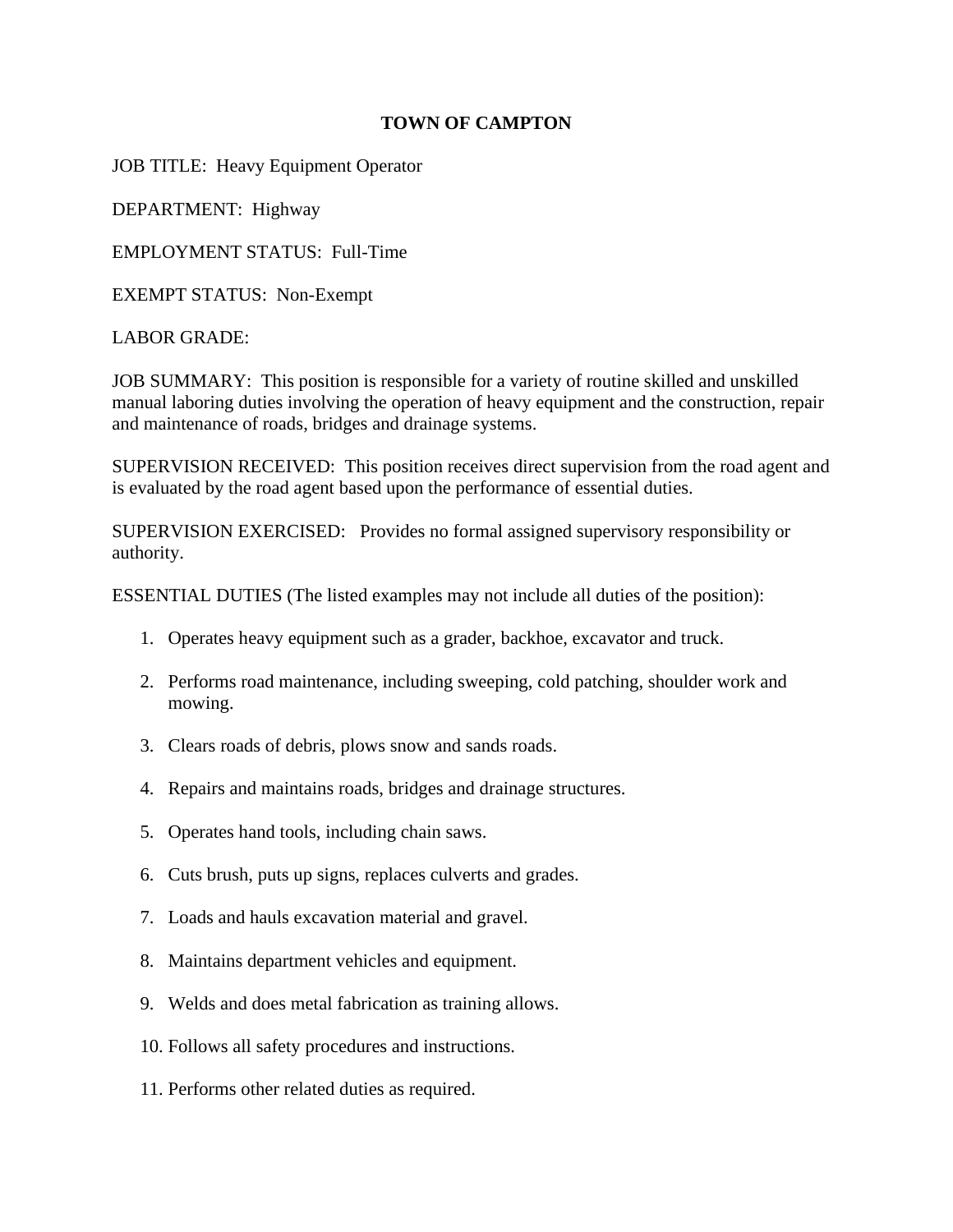## KNOWLEDGE, SKILLS AND ABILITIES REQUIRED BY THE POSITION:

- 1. Knowledge of town and department policies and procedures.
- 2. Knowledge of methods, materials and equipment used in construction, maintenance and repair of street surfaces, curbs, bridges and drainage structures.
- 3. Knowledge of hazards and safety precautions common to machinery and equipment required in road maintenance.
- 4. Skill in the operation and maintenance of construction equipment and tools used for highway maintenance and construction work.
- 5. Ability to be available to respond to emergency situations and seasonal needs.
- 6. Ability to use hand and power tools.
- 7. Ability to perform manual labor and make minor repairs on equipment.
- 8. Ability to perform frequent strenuous physical effort under adverse weather conditions.
- 9. Ability to communicate verbally.
- 10. Ability to see and hear as required in vehicle and equipment operation.
- 11. Ability to read and understand instruction manuals.
- 12. Ability to detect errors in equipment operations and maintenance.
- 13. Ability to establish and maintain effective working relationships with town officials, other employees and the general public.

SUPERVISORY CONTROLS: The supervisor provides continuing or individual assignments by indicating generally what needs to be done, limitations, quantity and quality expected, deadlines and priority of assignments. The supervisor provides additional, specific instructions for new, difficult or unusual assignments including suggested work methods or advice on source material available. The employee uses initiative in carrying out recurring assignments independently without specific instruction, but refers deviations, problems and unfamiliar situations not covered by instructions to the supervisor for decision or help. The supervisor assures that finished work and methods used are technically accurate and in compliance with instructions or established procedures. Review of the work increases with more difficult assignments if the employee has not previously performed similar assignments.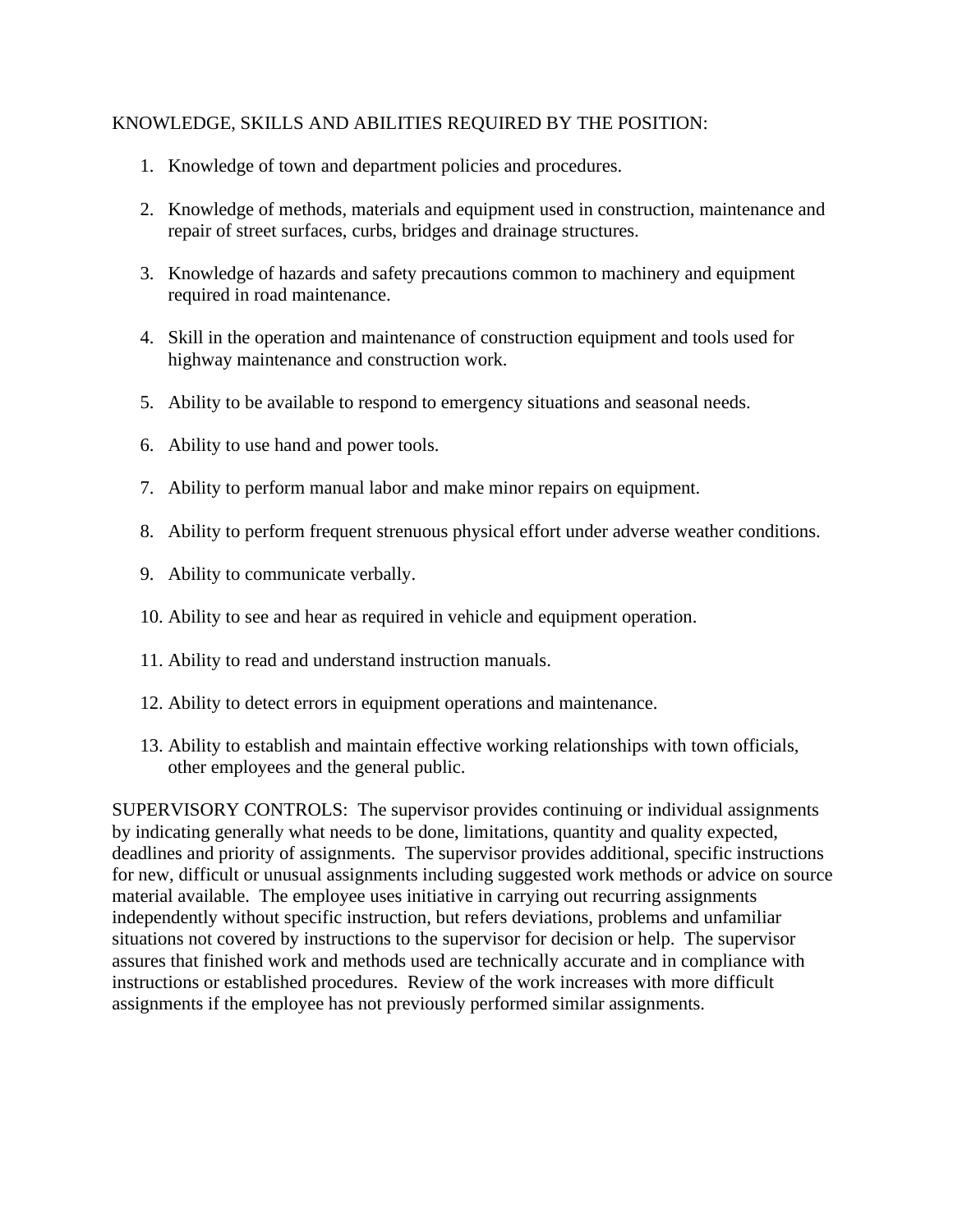GUIDELINES: Procedures for doing the work have been established and a number of specific guidelines are available. The number and similarity of guidelines and work situations requires the employee to use judgment in locating and selecting the most appropriate guidelines, references and procedures for application and in making minor deviations to adapt the guidelines in specific cases. At this level, the employee may also determine which of the several established alternatives to use. Situations to which the existing guidelines cannot be applied, or significant proposed deviations from the guidelines, are referred to the supervisor.

COMPLEXITY: The work consists of duties that involve related steps, processes or methods. The decision regarding what needs to be done involves various choices requiring the employee to recognize the existence of, and differences among, a few easily recognizable situations

SCOPE AND EFFECT: The work involves the execution of specific rules, regulations or procedures, and typically comprises a complete segment of an assignment or project of broader scope. The work product or service affects the accuracy, reliability, or acceptability of further processes or services.

PERSONAL CONTACTS: The personal contacts are with employees within the immediate organization, office, project or work unit and in related or support units. The contacts are with members of the general public in very highly structured situations, i.e., the purpose of the contact and the question of who to deal with are relatively clear.

PURPOSE OF CONTACTS: The purpose is to obtain, clarify or give facts or information regardless of the nature of those facts, i.e., the facts or information may range from easily understood to highly technical.

PHYSICAL DEMANDS: The work requires considerable and strenuous physical exertion such as frequent climbing of tall ladders, lifting heavy objects over 50 pounds, crouching or crawling in restricted areas.

WORK ENVIRONMENT: The work involves moderate risks or discomforts that require special safety precautions (e.g., working around moving parts, carts or machines; with contagious diseases or irritant chemicals; etc.). Employees may be required to use protective clothing or gear such as masks, gowns, coats, boots, goggles, gloves or shields.

SUPERVISORY AND MANAGEMENT RESPONSIBILITY: Positions at this level have no formal assigned supervisory responsibility or authority. Employees are responsible only for the performance of their own assigned work. They may be asked to train new employees in the fundamentals of the job or to participate in cross-training of other employees in the department, but such assignments do not include the on-going authority to assign and review the work of other employees or to recommend or take corrective action with regard to the performance of other employees.